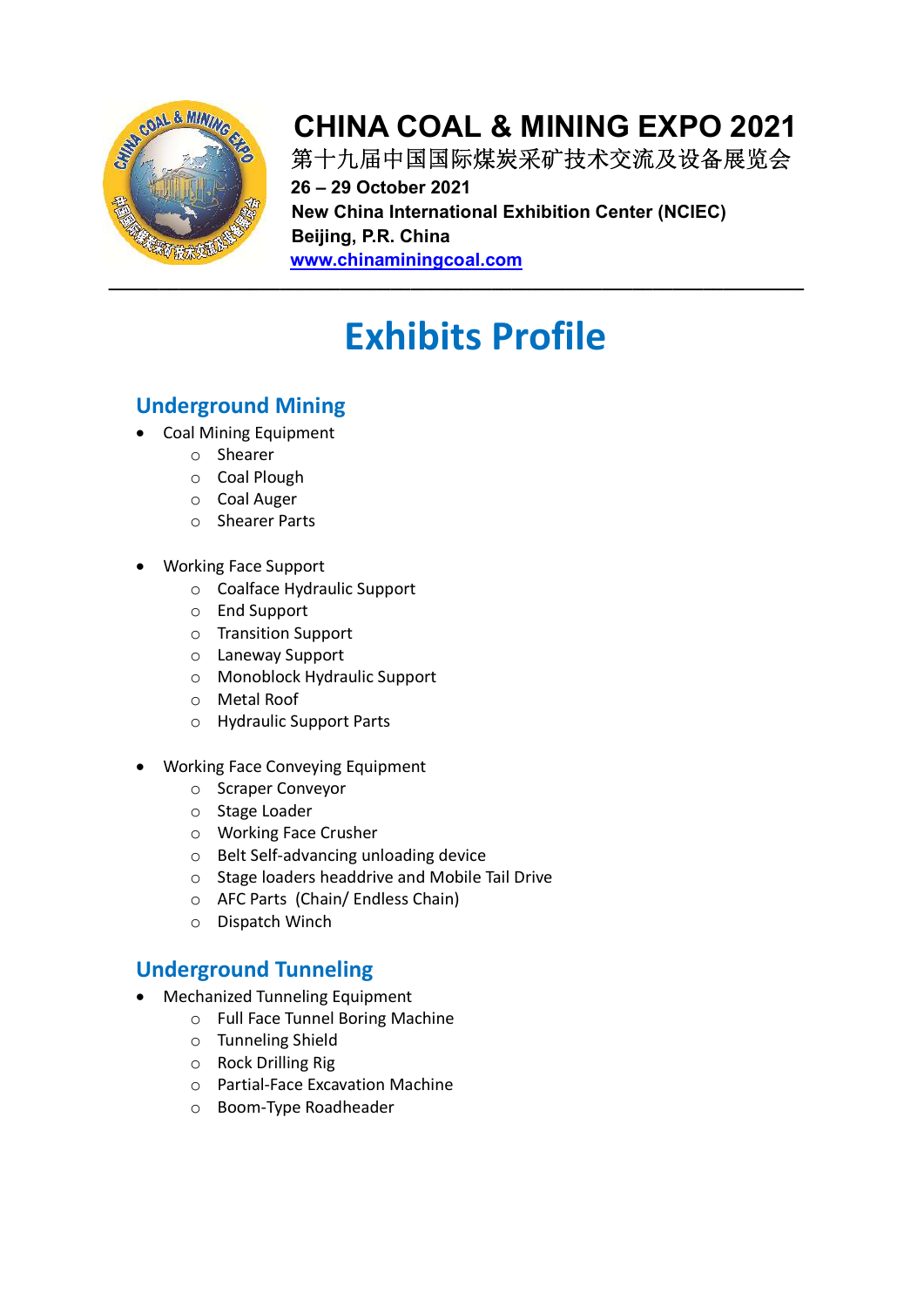

第十九届中国国际煤炭采矿技术交流及设备展览会 **26 – 29 October 2021 New China International Exhibition Center (NCIEC) Beijing, P.R. China www.chinaminingcoal.com**

- o Bolter Miner
- o Continuous Mining Shearer
- o Jumbo Loader
- o Micro Shield
- o Pipe Jacking Machine
- o Shaft Drilling Machine
- o Raise-Bore Machine
- o Chamber Tunneling Machine
- o Inclined Shaft Sinking Machine
- o Tunneling Machine Spare Parts
- Mine Tunneling Equipment
	- o Drill Jumbo
	- o Rock bolting rigs
	- o Rock Drill
	- o Wet Spray Trolley / Pulp Sprayer
	- o Mechanical Scaler
	- o Drill Machine
- Back Up System
	- o Segment Erector
	- o Loader
	- o Granby Car
	- o Underground Bowl Scraper
	- o Underground Mine Truck
- Supporting Machines and Tools
	- o Anchor Drill
	- o Roadway Repair Machine
	- o Tensioner
	- o Rock Drilling Tool (Drill Rod / Drilling Head)
	- o Anchor Rod / Anchor Cable/ Anchoring Agent
	- o Anchor Coupling Machine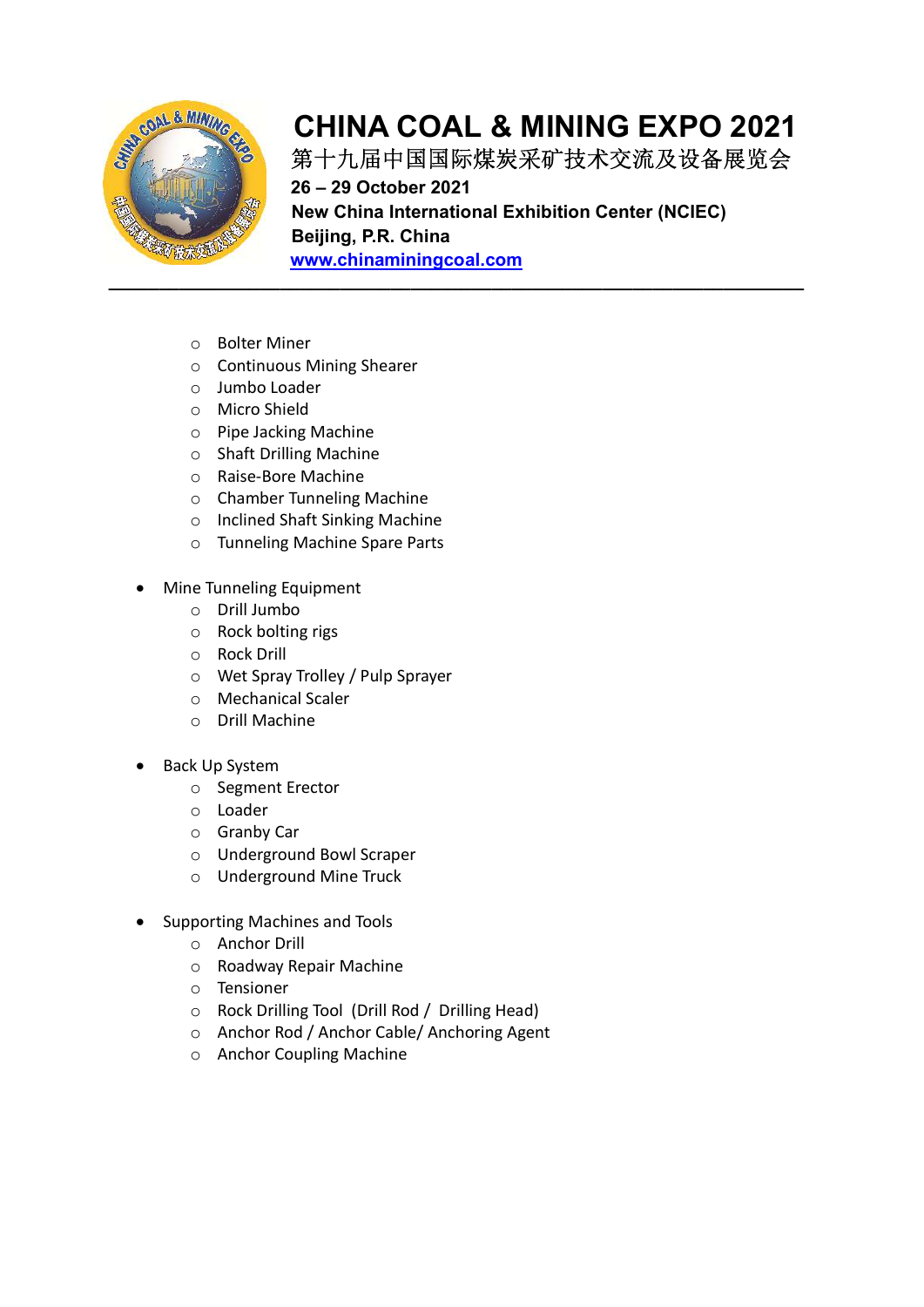

第十九届中国国际煤炭采矿技术交流及设备展览会 **26 – 29 October 2021 New China International Exhibition Center (NCIEC) Beijing, P.R. China www.chinaminingcoal.com**

**Underground Transportation** 

- Belt Conveyor
	- o Belt Conveyor
	- o Float Dynamics Conveyor
	- o Belt Reversed Loader
	- o Drum (Vulcanized)
	- o Mobile Tail Piece
	- o Conveyor Belt/ Conveyor Connector/ Conveyor Repair Technology
	- o Idler/ Cleaning Device/ Corrector/ Brake
- Auxiliary Transportation Rail Transportation
	- o Battery Locomotive
	- o Overhead Line Electric Locomotive
	- o Oil Extraction Tractor
	- o Underground Miner Car, Spake/ Flatbed Truck/ Minecart/ Shuttle Car/ Bunker Train
	- o Car Dumper/ Car Pusher/ Creeper/ Car Stop
	- o Monorail Hoist/ Monorail Crane
	- o Overhead Manriding Carriage
	- o Rack Rail Locomotive
	- o Floor-mounted Rail Locomotive
- Auxiliary Transportation Trackless Transportation
	- o Winch
	- o Trackless Tyred Vehicle
	- o Rubber-Tyred Locomotive
	- o Hoisting Equipment
- Mine Hoisting
	- o Hoist
	- o Skip/ Cage/ Bucket
	- o Cage Guide / Brake / Safety Catcher
	- o Inclined Shaft Hoisting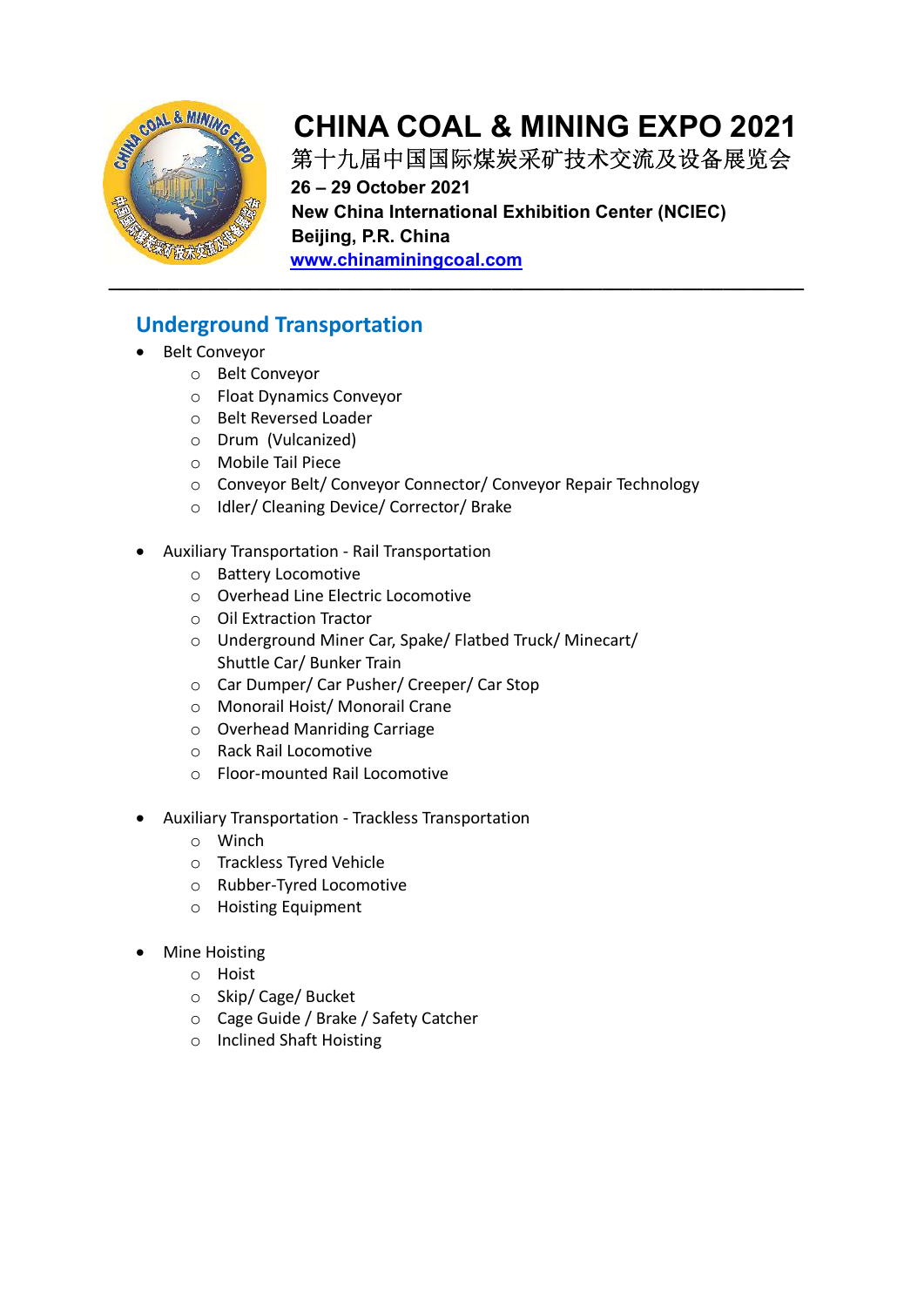

第十九届中国国际煤炭采矿技术交流及设备展览会 **26 – 29 October 2021 New China International Exhibition Center (NCIEC) Beijing, P.R. China www.chinaminingcoal.com**

#### **Coal Mine Electromechanical and Power**

- Coal Mine Power Supply
	- o Mobile Substation
	- o Transformer
	- o Combination Switch/ Feeder Switch
	- o High/Low Pressure Frequency Inverter
	- o Electromagnetic Starter
	- o Leak-Protective Device/Protector/ Low Pressure Guard Box
	- o Electric Reactor/ Capacitor
	- o Electric Control Panel
	- o Coal Mine Cable / Cable Connector
- Electric Machine
	- o Explosion Proof Electric Motor/ Engine
	- o Permanent-magnet Motor
	- o Power Generating Equipment
	- o Diesel Engine/ Engine
- Pump
	- o Emulsion Pump Station
	- o Spray Pump Station
	- o Hydraulic Pump
	- o Plunger Pump
	- o Grouting/ Fracturing Pump
	- o Cooling Pump
- Hydraulic Transmission
	- o Hydraulic Motor
	- o Oil Tank/ Oil Cylinder/ Hydraulic Cylinder
	- o Hydraulic Control Valve
	- o Transmission Products (Bearings/ Coupling/ Accumulator)
	- o Gearbox/ Gear Reducer/ Reduction Drive/ Backstop / Torque Limiter
	- o Oil Tube/ Hose/ Pipe Joint / Pipe Sleeve
	- o Cooler/ Heatbooster
	- o Filter Apparatus/Filter Cartridge/ Fluid Gauge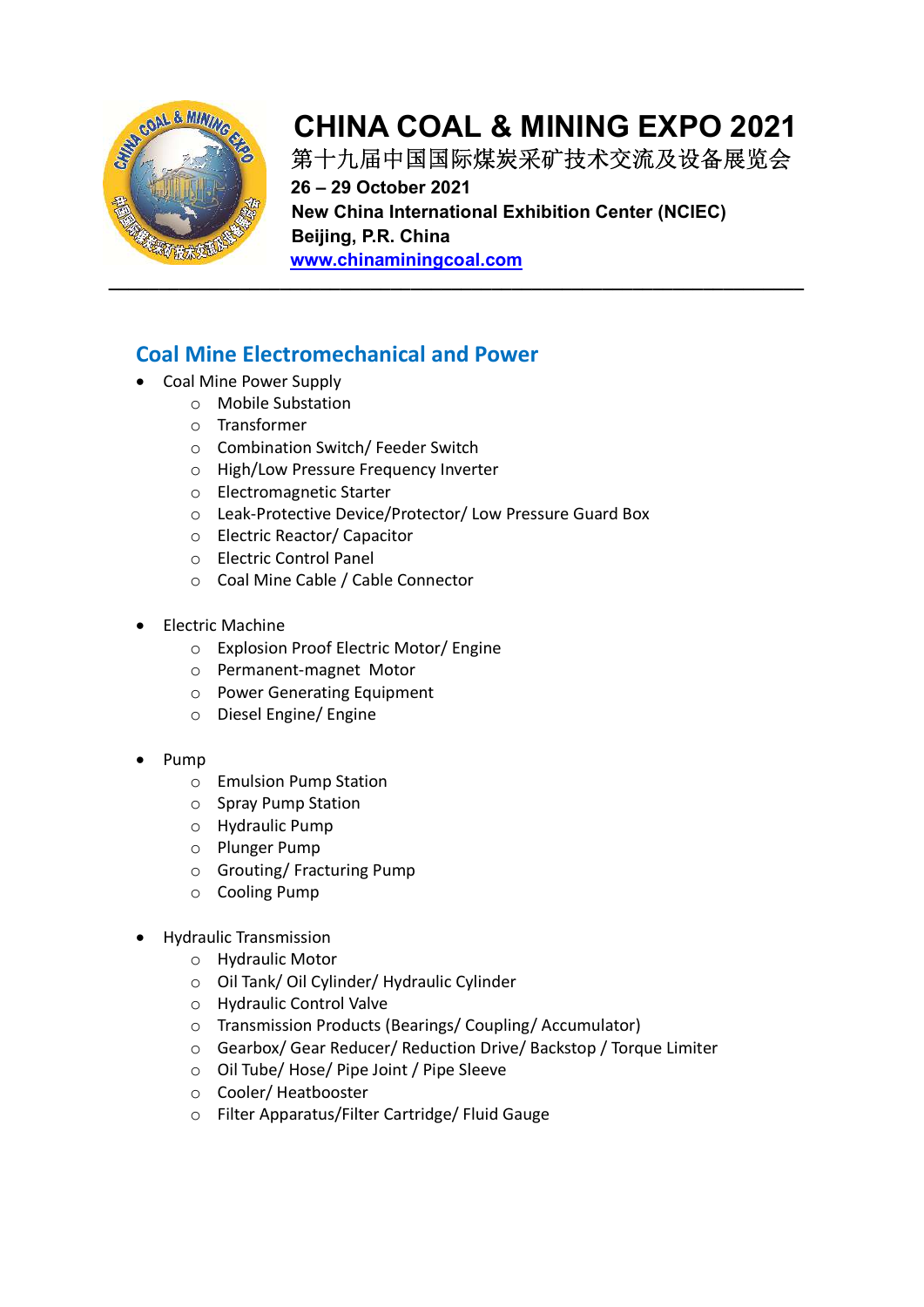

第十九届中国国际煤炭采矿技术交流及设备展览会 **26 – 29 October 2021 New China International Exhibition Center (NCIEC) Beijing, P.R. China www.chinaminingcoal.com**

- o Seals
- Compressor Equipment
	- o Mine Air Compressor
	- o Pneumatic Motors.
	- o AirFilter/ Deoiler
	- o Pressurized Gas Storage Tanks /Gas Tank
	- o Air Pipe Network
- Rigs
	- o Directional Drilling Rig
	- o Top Cutting Rig
	- o Tunnel Drilling Rig
	- o Deephole Drilling Carriage
	- o Raise Boring Rig

#### **Coal Mine Auxiliary Production System**

- Drainage Equipment
	- o Submersible Pump/ Slurry Pump/ Centrifugal Pump
	- o Mine Water Treatment Equipment
- Ventilation Equipment
	- o Centrifugal Ventilator
	- o Partial Ventilator
	- o Dust Control System/ Dedusting Fan
	- o Airflow Reversing Equipment / Diffuser/ Fan Drum
	- o Smart Pressure-Free Damper
- Communication and Lighting Equipment
	- o Mine Wireless Communication
	- o Coal Mine Dispatching Broadcasting Communication system
	- o Coal Mine Video Surveillance System
	- o Coal Miner's Lamp/ Charging Frame
	- o Coal Mine Phone
	- o Explosion Proof Lamp
- Safety Production and Rescue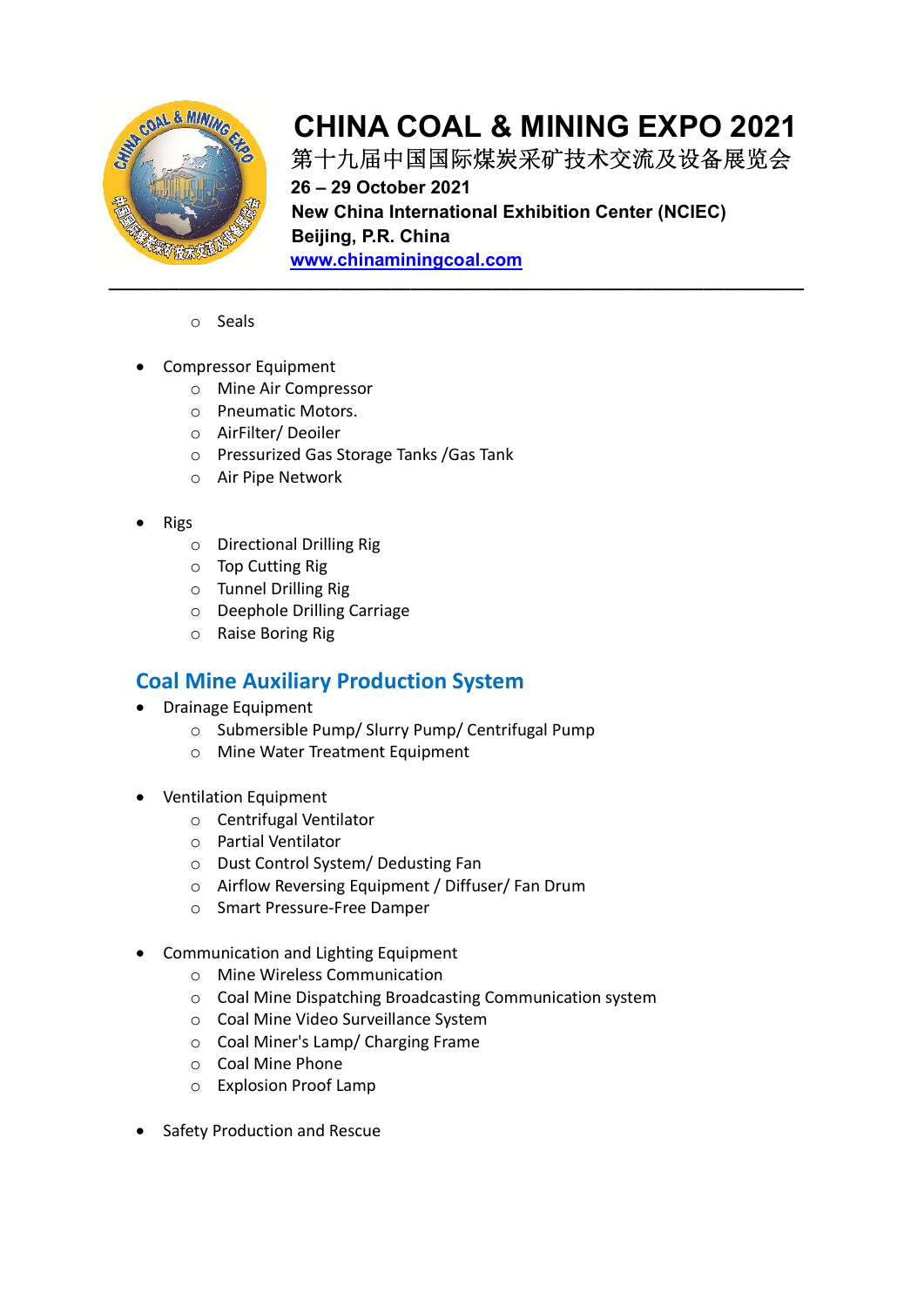

第十九届中国国际煤炭采矿技术交流及设备展览会

**26 – 29 October 2021 New China International Exhibition Center (NCIEC) Beijing, P.R. China www.chinaminingcoal.com**

- o Safety Production Monitoring System
- o Underground Fire Prevention and Extinguishing System
- o Nitrogen Generating Equipment and Piping System
- o Gas Detection And Drainage System
- o Water Exploration Equipment
- o Underground Life Saving Cabin
- o Coal Mine Self-Help Rescue Equipment
- Environmental Protection System
	- o Mine Environmental Protection and Reclamation
	- o Gangue Filling Equipment
	- o Mining Equipment for Surface Under Water Bodies, Building & Railway
	- o Waste Water Treatment Solution
	- o Sewage Treatment Plant

#### **SMART Mine & Automation**

- Coal Mine Automation
	- o Automation and Intelligent System of Fully Mechanized Mining Equipment
	- o Roadheader Automatic Control System
	- o Unmanned Transportation System in Smart Mine
	- o Mine Hoisting Automatic System
	- o Intelligent Ventilation System
	- o Intelligent Power Distribution Monitoring System
	- o Pump Station Performance Evaluation System
	- o Coal Preparation Equipment Monitoring
	- o Underground Pressure Observation System
	- o Unmanned Integrated Management System
	- o Intelligent Operation Management System
	- o Management System for Underground Coal Mine Personnel
- Supporting Technology for Coal Mine Automation
	- o Explosion-Proof Computer
	- o Switch/ Industrial Server
	- o Fiber Optic and Radio Frequency
	- o Remote Control
	- o Sensor/ Radar
	- o Solutions for IOT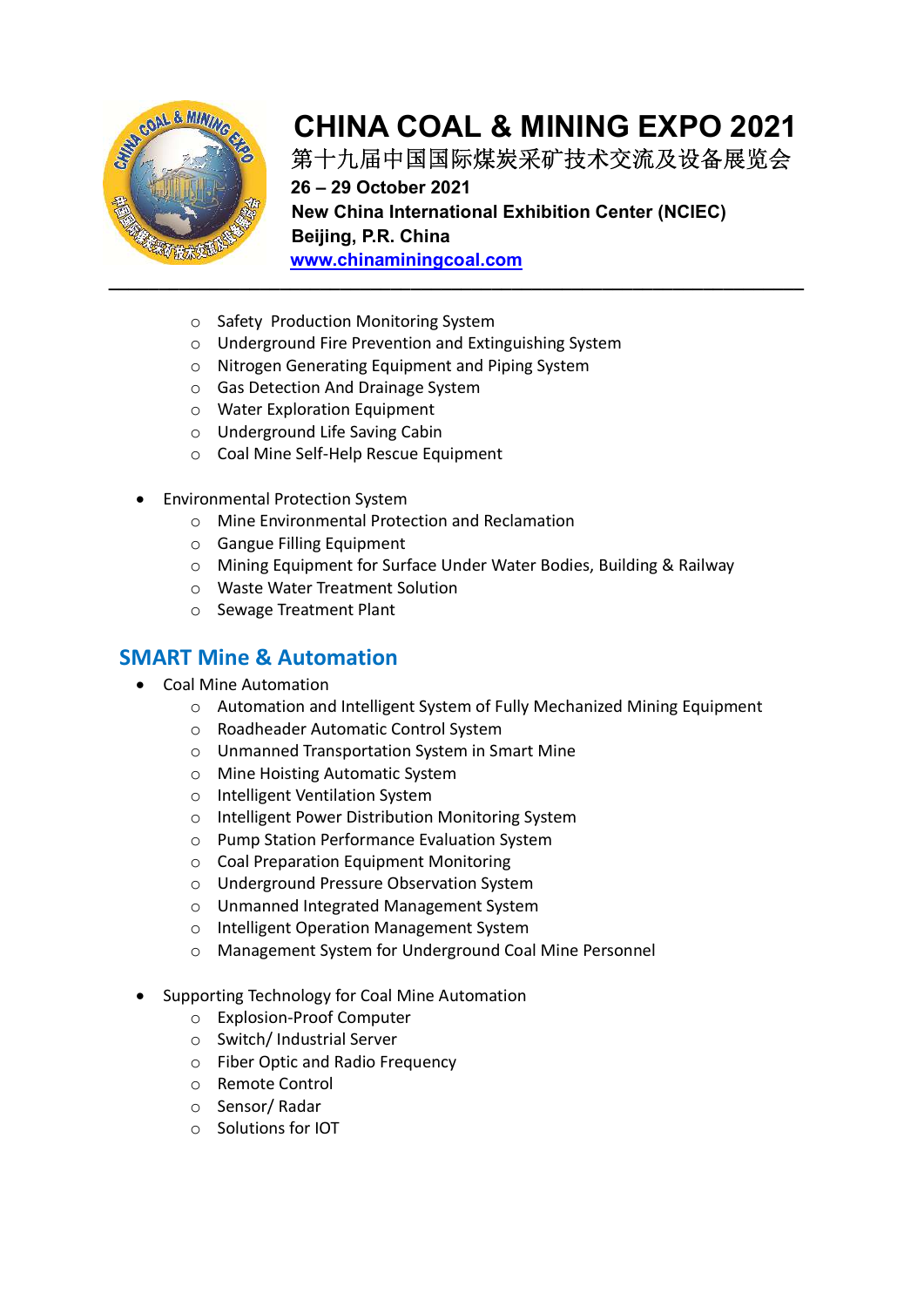

第十九届中国国际煤炭采矿技术交流及设备展览会 **26 – 29 October 2021 New China International Exhibition Center (NCIEC) Beijing, P.R. China www.chinaminingcoal.com**

- o Iris Analyzer
- o Coal Mine Robot

#### **Coal Processing & Utilization**

- Coal Washing Equipment
	- o Sieving Equipment
	- o Intelligent Dry Separating Equipment
	- o Intelligent Gangue Separation
	- o Sieve Plate
	- o Filter-Press/ Jigging Machine/ Flotation Machine
	- o Dense Medium Cyclone
- Coal Processing and Utilization
	- o Coal Chemical Industry
	- o Coal Derived Oil
	- o Clean Coal Technology

#### **Open-Air Mining**

- Open-Air Mining Equipment
	- o Opencast Shearer
	- o Power Shovel
	- o Hydraulic Excavator
	- o Bucket Wheel Excavator
	- o Drilling Car/ Drilling Rig
- Transportation Equipment
	- o Loader
	- o Mine Truck
	- o Electric Wide Body Car
	- o Scraper
	- o Mining Dump Truck
- Auxiliary Equipment
	- o Cycle/ Jaw Crusher
	- o Generator Set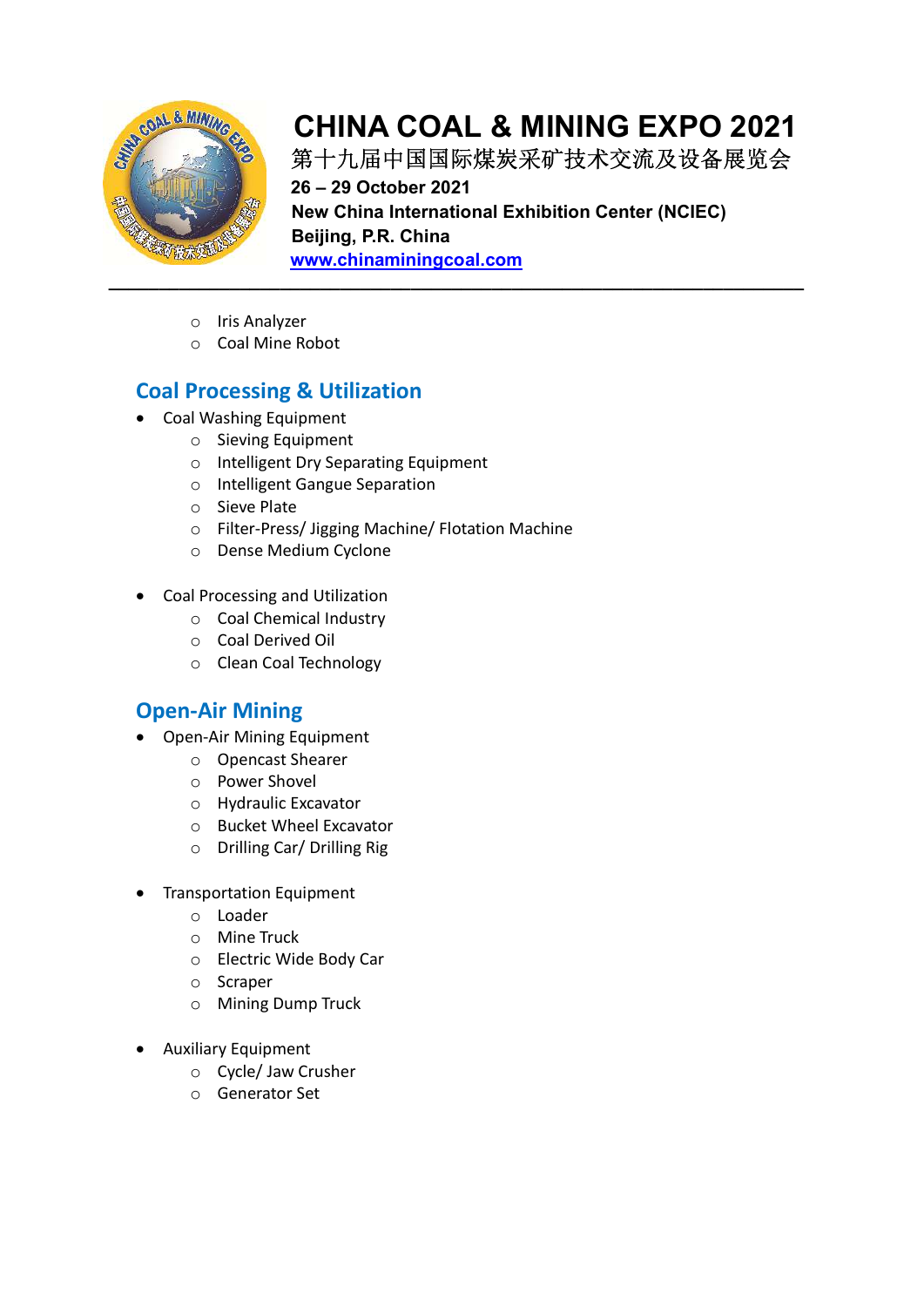

第十九届中国国际煤炭采矿技术交流及设备展览会 **26 – 29 October 2021 New China International Exhibition Center (NCIEC) Beijing, P.R. China** 

**www.chinaminingcoal.com**

#### **Coal Mine Services and Engineering**

- Trading Service
	- o Design / Consultant Service
	- o Agency Trade
	- o News Media
	- o Government/ Association
	- o Education Training/ Labor Service
	- o Finance/ Leasing/ Insurance
	- o 2nd Hand Equipment
	- o Labor Protection And Occupational Health
	- o Software/ Mechanical & Electrical Equipment Manufacturer
- Exploration and Mine Construction
	- o Land Exploration and Mine Survey
	- o Mine Construction
	- o Project Contracting
	- o Trusteeship
	- o Turn-Key Engineering
	- o Development and Utilization of Coalbed Methane
	- o Coal Mine Cooling
	- o Coal Preparation Plant Management and Operation

#### **Mine Material/ Instruments and Processing**

- Mine Resources & Materials
	- o Mine Oil (Lubricant/Emulsifying Oil/ Concentrated Liquid)
	- o Non-metallic Safety Material
	- o Safe Explosive Materials
	- o Chemical Product
	- o Wear-Resistant Materials/ Steel Plate/Rail
	- o Wire Rope and Testing Service
	- o Carbide Alloy/ Cutter
	- o Lithium Battery Power
	- o Industrial Mining Tire/ Wheel